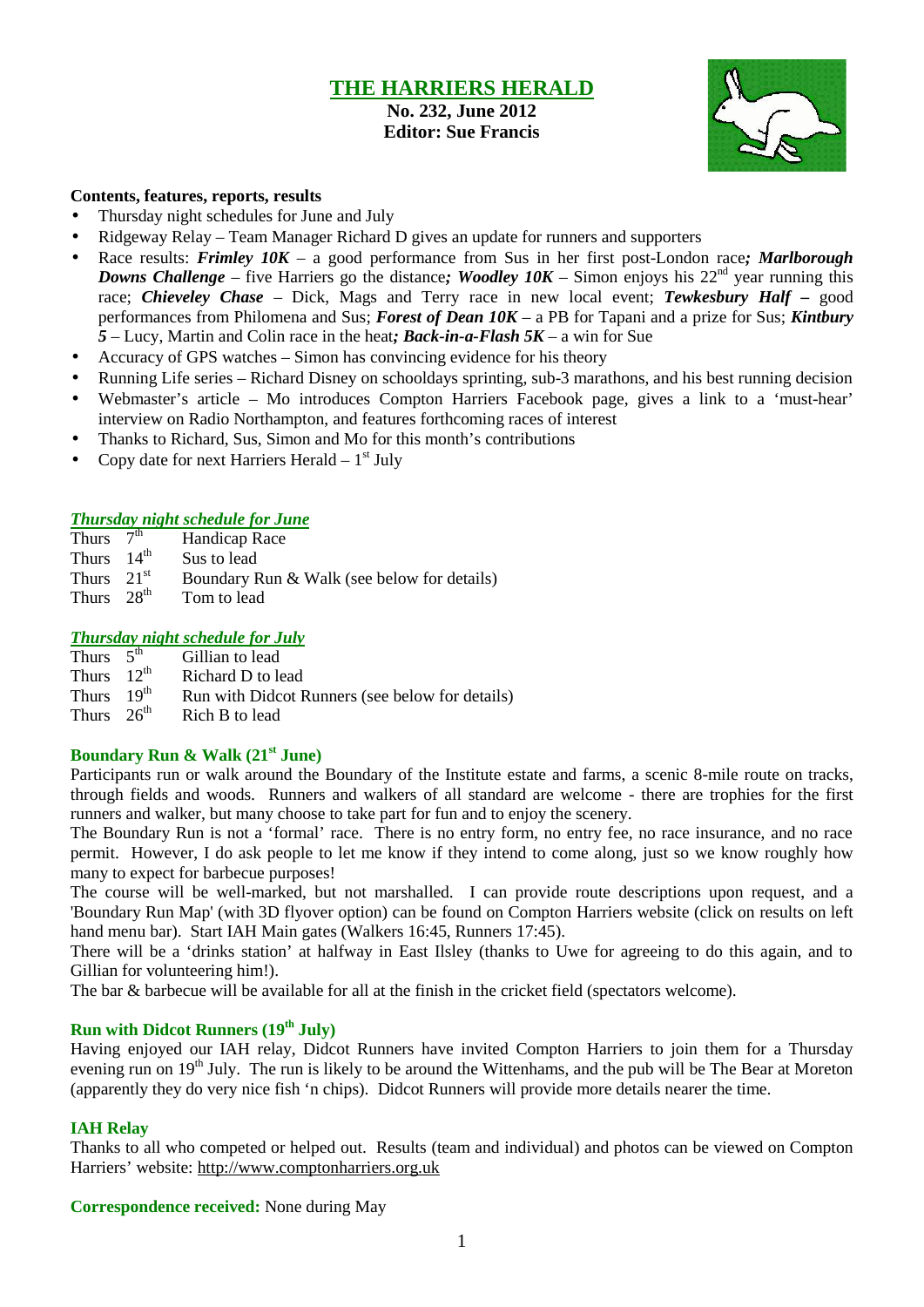### *Ridgeway Relay 2012* **Richard D**

June  $17<sup>th</sup>$  is the date of this year's running of the annual Ridgeway Relay, held along the length of the National Path from Ivinghoe Beacon to Marlborough.

Whilst it is a long day, the runners would appreciate any support along the way – we have a reputation for being the best-supported team to maintain! So if anyone who is not running was able to support the team along any part of the route it would be greatly appreciated by the runners.

The best way to follow a stage is to meet up with the support team at the start of any of the stages and follow them as they find the road crossing points where you can support the runners. At the end of the race, those who make it to Marlborough will be meeting up for a post-race drink and meal, and anyone is invited to come along and join in.

The list of runners and stage start points is given below for reference, as is the expected time of arrival of each runner based on last year's times, but this could vary greatly on the day!

|                |                            |                  | 2012                          | 2012                          | 2011              |
|----------------|----------------------------|------------------|-------------------------------|-------------------------------|-------------------|
| <b>Stage</b>   | <b>Start</b>               | <b>Reference</b> | <b>STAGE</b><br><b>RUNNER</b> | <b>Expected</b><br>start time | <b>Stage time</b> |
|                |                            |                  |                               |                               |                   |
| $\mathbf{1}$   | Ivinghoe Beacon            | SP 961 168       | <b>Guy Watts</b>              | 7.30                          | 1.10.05           |
|                |                            |                  |                               |                               |                   |
| $\overline{2}$ | Wendover                   | SP 873 072       | Sue Francis                   | 8.40                          | 48.49             |
|                |                            |                  |                               |                               |                   |
| 3              | <b>Whiteleaf Car Park</b>  | SP 824 037       | <b>Lucy Gettins</b>           | 9.28                          | 1.13.26           |
|                |                            |                  |                               |                               |                   |
| 4              | Lewknor                    | SP 722 968       | Debbie<br><b>Bishop</b>       | 10.42                         | 1.02.57           |
|                |                            |                  |                               |                               |                   |
| 5              | Swyncombe Church           | SP 683 904       | Lee Jones                     | 11.45                         | 1.09.10           |
|                |                            |                  |                               |                               |                   |
| 6              | S Stoke, Perch and<br>Pike | SU 599 835       | Terry<br><b>Bartholomew</b>   | 12.54                         | 1.18.30           |
|                |                            |                  |                               |                               |                   |
| $\overline{7}$ | <b>Bury Down</b>           | SU 479 840       | <b>Colin Price</b>            | 14.12                         | 1.08.59           |
|                |                            |                  |                               |                               |                   |
| 8              | <b>Sparsholt Firs</b>      | SU 344 851       | Richard<br>Disney             | 15.21                         | 1.00.16           |
|                |                            |                  |                               |                               |                   |
| 9              | S of Charlbury Hill        | SU 238 818       | Martin Fray                   | 16.22                         | 1.16.30           |
|                |                            |                  |                               |                               |                   |
| 10             | <b>Barbury Castle</b>      | SU 156 761       | Pete Oliphant                 | 17.38                         | 1.11.05           |
|                |                            |                  |                               |                               |                   |
| <b>Finish</b>  | Marlborough                | SU 182 692       |                               | 18.49                         |                   |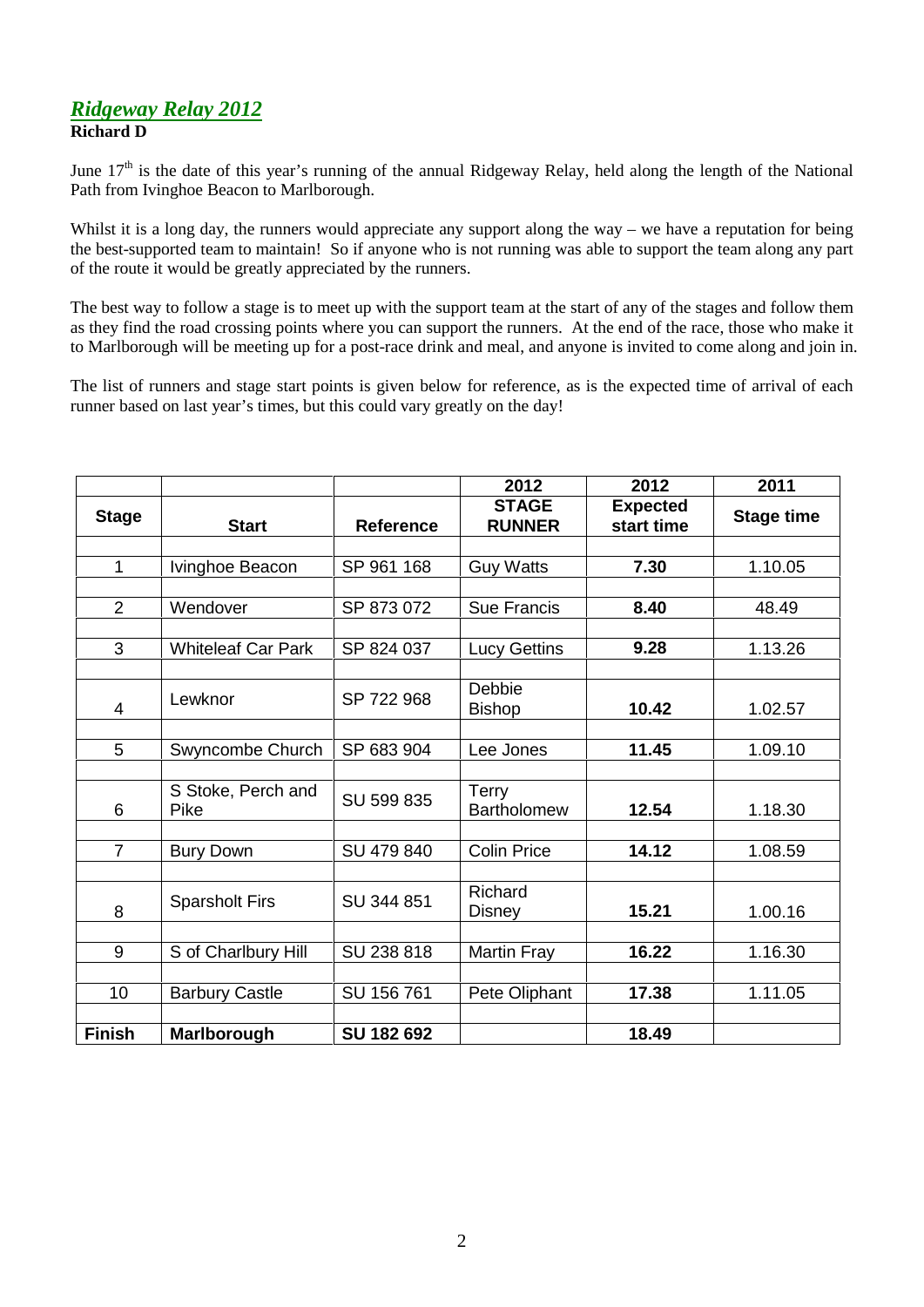## *Race Reports & Results*

# *Frimley Park Hospital 10K, 6th May*

**Sus**

After the London experience I thought I'd better get up on my high horse as quickly as possible. What better way than to do an event organized by a hospital itself, where you actually park and start at the hospital car park so, should you need the facilities, it would be right there. I had done a 20 mile run (while Elo kept a watchful eye on me) the previous day so I was not sure how my legs would perform but they did not disappoint, so I decided to push it a bit more on this undulating but fast route – finishing in 41:05 as  $5<sup>th</sup>$  lady – perhaps a bit disappointed that I did not do sub-41 minutes, but the main thing was that everything felt absolutely fine especially after the visit to the hospital physio department where they offered a massage for a fiver. A very good event which attracts nearly 1200 runners, all in aid of the hospital's baby unit.

# *Marlborough Downs Challenge, 12th May*

Five Harriers completed the Marlborough 20-mile Challenge, with Martin, Sus and Lucy collecting age category prizes. Times were: Martin (2:28:13), Sus (2:30:02), Lucy (2:41:26), Philomena (3:00:16) and Colin (3:15:43). Ryan made an attempt at the 33-mile event, but decided to pull out at mile 22, due to a hamstring problem.

### *Woodley 10K, 13th May* **Simon**

Woodley number 22 this year…and to be honest you might just as well re-read my report from last year's race as this one was just as good.

There was another record entry this year – about 850 in all – though to be honest I think that's enough, as there was a bit of a bottle-neck leaving Woodley Memorial Recreation Ground at the start this year which hasn't happened previously. After that though, everything else was, as ever, impeccably organised.

Joanna's sister Emma ran again and, as happened last year, we just did our own thing: Emma had done the Reading Park Run the previous day so wasn't really up for an attempt at a PB. I'm not sure I would've been much help to her anyway as my left Achilles had been aching for a few weeks and both hamstrings were feeling a bit tight, but I thought I might as well just run and enjoy it as best I could. I actually didn't do as badly as I could have, finishing in  $264^{\text{th}}$  place in 51:26. Emma, having run the Shinfield 10K on 7<sup>th</sup> May in 1:00:10 and the 5K Reading Park Run the day before in 28:45, finished in a metronomic 1:00:26 and was well pleased.

The results were up on the Sports Systems website by 8pm Sunday: first man back was Tom Lerwill in a new course record of 31:50, followed by Keith Russell in 33:25 and Mark Worringham in 34:48. For the ladies, first home was Ellie Barnes in 37:52, with Louisa Downs 2<sup>nd</sup> in 41:16 and Claire Marks 3<sup>rd</sup> in 42:44. There were a total of 675 finishers, the last one back taking 1:25:42.

As always, a very enjoyable race. I've already reserved Running Number 23 for next year.

# *Chieveley Chase 5.3M, 12th May*

This is a new local event, which was enjoyed by three Harriers. Dick was given a free entry, since he loaned the race organisers some of our Club's race 'equipment'. This was his first race for several months, and he had a good run to finish  $21^{st}$  in 42:02. Mags ran well to finish  $63^{rd}$  in 58:42, while Terry was a well-placed  $11^{th}$  in 39:47.

## *Tewkesbury Half Marathon, 20th May*

Sus was  $4^{\text{th}}$  lady in 1:27:06, while Phil finished in 1:38:22. There were 818 finishers.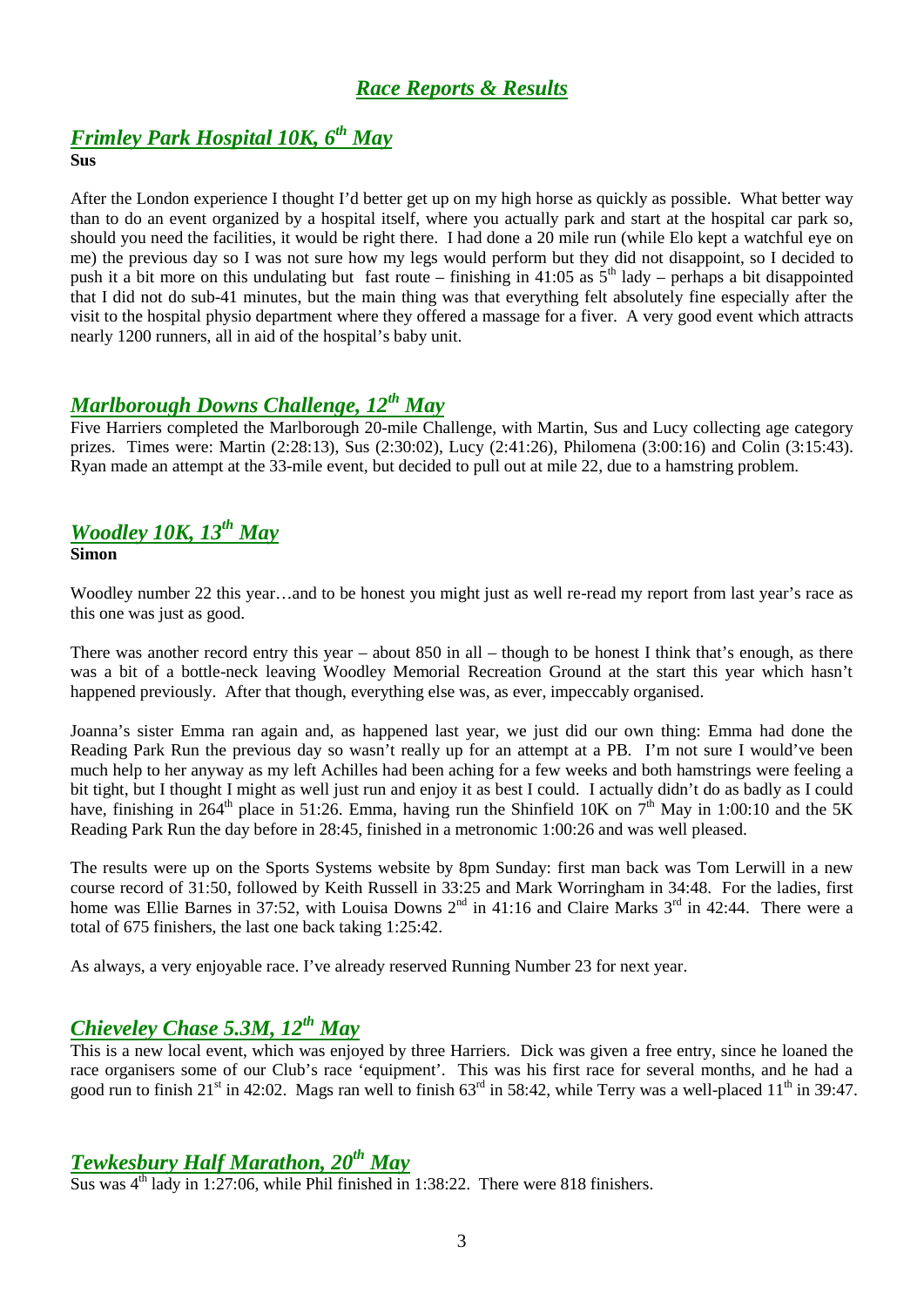# *Forest of Dean 10K, 26th May*

#### **Sus**

An expensive race at £30 yes, but nothing really beats running through a forest so I decided to give it a go. And it did exactly what it says on the tin - a huge well-stocked goodie bag and free massage so very good value for money. Only the homemade cakes were missing. But the race was very well organized by Rat Race and Runners World with Saucony as sponsor. There were 8 waves so the route would not be too congested. I was in the first wave which in this heat was an advantage; Tapani was less fortunate starting an hour later than me but did very well beating his previous 10K time by more than 2 minutes so he was happy (that is what happens when you start running with the Compton Harriers). After a long wait to allow all waves to finish, I realized that I finished as first lady so I was also very happy. I finished in 41:50 and Tapani in 56:56. 763 runners braved the heat.

## *Kintbury 5M, 27 th May*

On a hot and sunny day, Martin was  $20^{th}$  (31:15), Lucy  $55^{th}$  (36:42), and Colin  $79^{th}$  (38:48).

## *Back-in-a-flash 5K, 30th May*

Sue raced this out-and-back 5K at Coate Water Country Park, Swindon, and was first lady home in 20:23.

### *The accuracy of GPS watches – an update*

#### **Simon**

If any of you remember my article after Woodley last year, questioning the accuracy of GPS watches, I think I've solved it. They're not…

Last year, at Woodley, Emma's Garmin Forerunner 305 GPS watch recorded a total ascent of 660 feet and a total descent of 621 feet on the generally flat course at Woodley. This year – on the same course – it recorded 750 feet of ascent and 719 feet of descent, whilst at the London Marathon she recorded a total ascent of 2230m and a total descent of 2301m over a total recorded distance of 42.80Km.

To put that into perspective, during the course of the London Marathon, Emma apparently ran up and down the equivalent of Snowdon (the mountain, not the photographer) twice. And over the first mile – which, from the Blue Start, is dead flat – she went 'up' 27m. I am now convinced that wrist-worn GPS systems record the rise and fall of the arm during a run.

Basically I don't think you can accurately calculate your total ascent/descent on a run if you start and finish in the same place, as the net figure will be pretty close to zero every time. As an example, if you did actually run up and down Snowdon (the mountain, not the photographer) your actual net ascent would be 1085m, as would your actual net descent. The Garmin, however, would also record the total ascent and descent of your arm during the run (say 500m each) so the apparent totals would be around 1585m each. Deduct one from the other and the apparent total ascent of the run would be zero (or close to it) - which, technically, it would be as you'd finish at the same height you started, even though you'd actually run both an ascent and a descent of 1085m...

So...what you need to do is work out how much your arm rises and falls when you run, multiply that by the number of times it rises and falls during a run and then deduct that figure from both the total ascent and descent figures recorded by the Garmin. That will give you the actual ascent and descent figure of the run. If you can be bothered to work it out...!

The only way of recording a proper, accurate figure would be to attach the Garmin to something which is in permanent contact with the ground: surveyor's wheel, bicycle, wheelchair, that sort of thing. That way, it wouldn't matter how much you raised or lowered your arm during a run as the Garmin would only record the ascent/descent of relative ground height during the time it was recording. It's all rather interesting really...no, seriously, it is!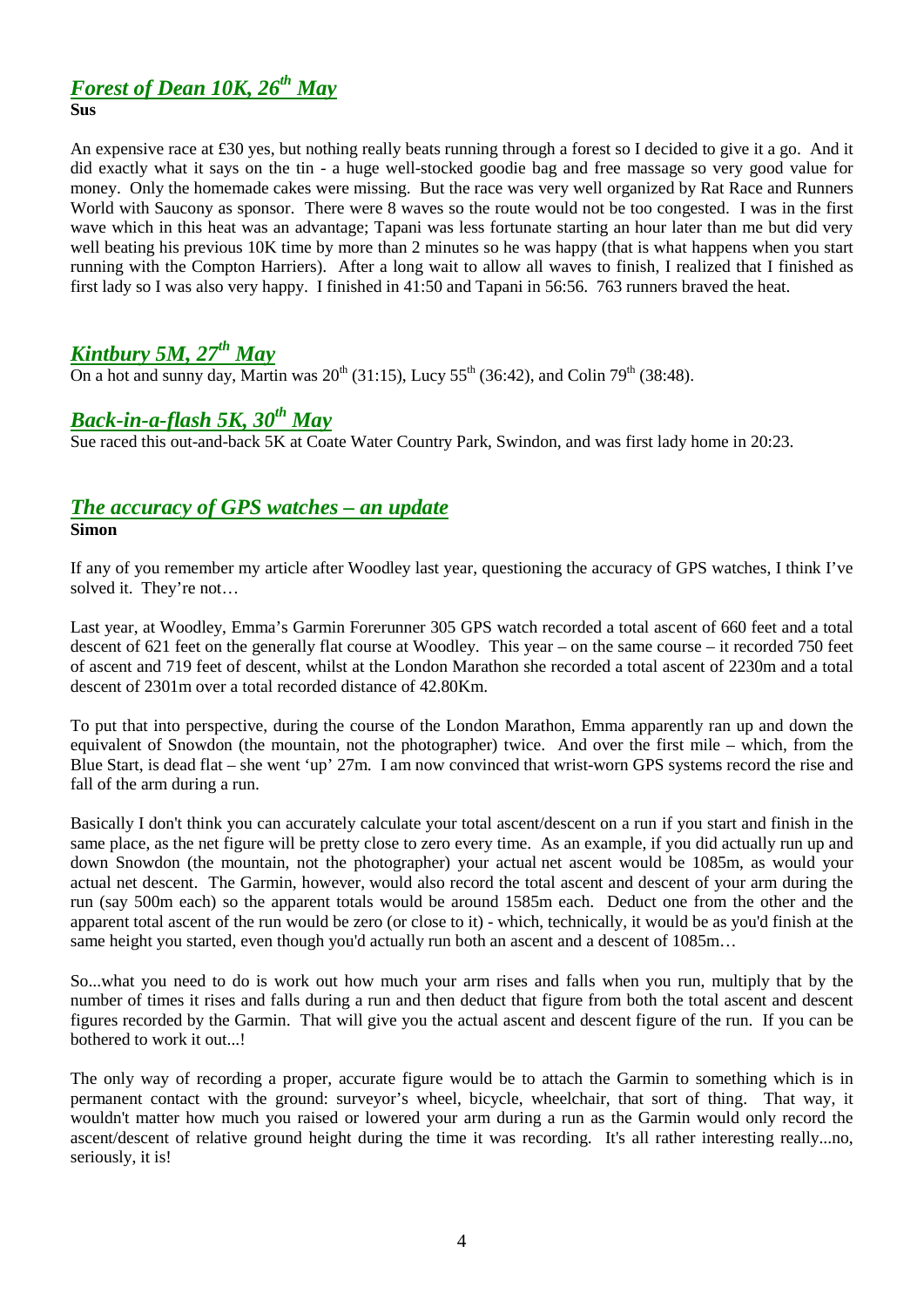### *Running Life Series no. 13* **"My Life in Running" Richard Disney**

Running in some form has been a significant part of my life for so long that I can't really remember what it was like not to run. However, looking back, there was a significant period from when I left school until I accepted a Marathon challenge when I did have an extended break from it.

Bad childhood asthma when living in Ipswich meant that I was sent to a small boarding school near Deal in Kent at the age of 7. There, part of the daily routine before breakfast involved the whole school of 90 boys running once round the 'House', or the rambling Victorian country house that was the main school building. In fact the school was so civilised (this was in the early sixties) that the main punishment was being forced to 'run round the House', 2 or 3 times – my first real running experience!

I first discovered I actually enjoyed running when we were forced to go on runs as a part of gym lessons. I quickly found out that I had a turn of speed, which enabled me to win the occasional school sprint and, when I was 13, to break the school long jump record of 16 ½ feet.

Moving on to Marlborough College, I continued my running career as a sprinter – I was pretty useless at cross country – and in my last two years I was the third or fourth string in the 100m and 200m, occasionally running in those races. I also ran regularly for the  $4x100m$  team, and was  $2<sup>n\bar{d}</sup>$  string in the 400m. In my last two summers we were unbeaten, winning 28 matches against other schools.

I followed school days in Wiltshire with one year at a school in Connecticut in the USA. My school only had around 200 pupils but had its own tartan running track at a time (1972) when, I think, there were only two in the UK (of which Crystal Palace was one). I continued running in the sprints and avoiding anything longer. When I went to Edinburgh University in 1973 I had hopes of getting on the Athletics team. Unfortunately, I finished 6<sup>th</sup> in the sprint trials and missed out by one place being the reserve for the relay. This ended my career as a sprinter in a rather disappointing manner. I think Athletics is one of those minority of sports which, whilst being ostensibly a team sport, can leave you being third best in the sport and not getting a place on the team (compared with, say, Rugby, Football or Cricket). Swimmers must, I think, have a similar problem.

There was no running boom to join in 1973 so, for ten years, I forsook all forms of running until, at a fairly heavy 13 stone, and now living near Vancouver in Canada, I was challenged by a work colleague to run the 1984 Vancouver Marathon. My work colleague, who was a regular squash player and regarded himself as fit (at least in comparison to me), thought he would easily complete the marathon although he gave up training quite early on. Not one to shirk a challenge, I took up the training seriously entering a local Grand Prix series of races in preparation for the Marathon. As I had never entered road races before, the usual start time of 07.30 in the morning seemed a normal part of running. This start time was required by the local police and did not prevent large numbers of runners taking part. I often wonder if having an earlier start time would allow more road races to be run in the UK.

For the Vancouver marathon, I set a goal of beating 3 hours and managed to squeak under the magic mark in a time of 2 hours 58:30. While still living in Canada, but with a move back to the UK and a job in Reading imminent, I managed to get an overseas entry to the 1985 London Marathon. This time I was able to improve my PB to 2:56. I also finally decided it would be a good idea to join a club. At that time, there were only two running clubs in Reading: Reading AC and Reading Joggers. The decision to join Reading AC was quite easy and I ran my third marathon in fairly quick succession in 1988, representing the club, managing to improve my time to 2:52.

My years with Reading AC were the most intensive in my running career. In the summer I raced on the track in the Southern Athletic League. At that time there were enough of us to send out two men's teams. Latterly I ran in the Southern Vets league. Winter months centred on running Cross Country for the club in the Chiltern League or, latterly, in the Hampshire League. The highlight was always the National Cross Country in early spring.

My road races for the club mainly took the form of the spring and autumn road relays. Although I took part in most Reading Half marathons for nearly 20 years, I achieved my PB of 1:14 in my second race in 1989. I ran my final Marathon in London in 1995, reducing my PB to 2:45. After that I decided I was unlikely to improve my PB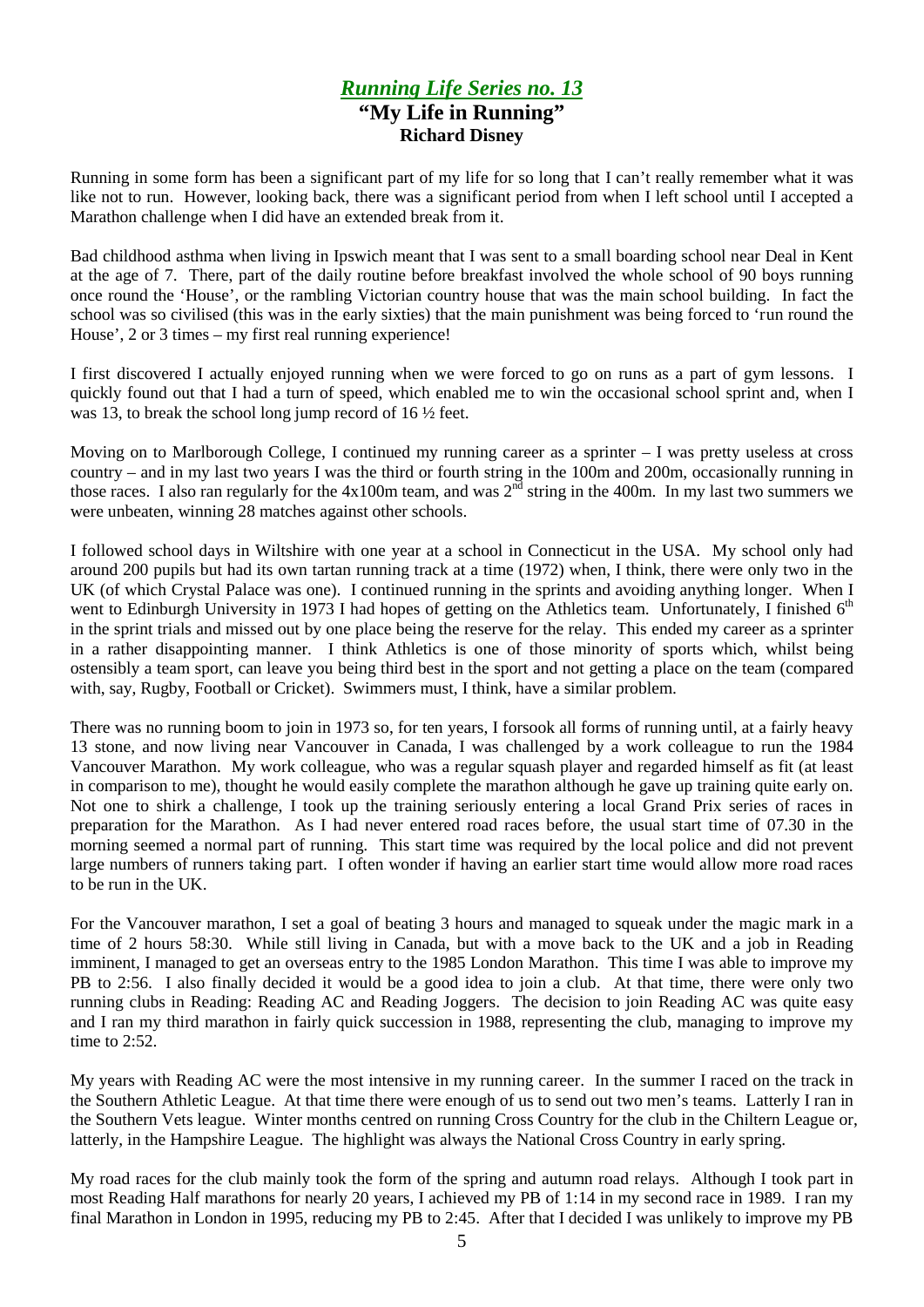any more! Since then I have largely taken to running shorter distances. Annual highlights were the Reading Half Marathon, Wokingham Half Marathon and the Maidenhead 10.

In July of 2003, I was looking forward to the 'Big 50' that December as my running was going well; I had managed 59 minutes in the Maidenhead 10 and 28 minutes in the Kintbury 5 mile race, but injury struck that month in the first running of the Thames Run in Wallingford. I landed badly on a steeply sloping boat ramp, having jumped blind over an un-marshalled step in the towpath, and ruptured my right hamstring at the same time as spraining my ankle. After 14 months off running I managed to gradually get back into serious running, although my goals were adjusted accordingly. One of the main ones being to enjoy my running more, and not feel guilty about missing training sessions at Palmer Park on a Tuesday and Thursday evening!

I suppose that is the reason why, after another major hamstring injury in 2008 I decided to resign from Reading AC and later join Compton Harriers. Living in Westridge Green I had always taken an interest in the Club and regularly snuck a look at the online edition of the 'Herald'. (Over the years I had also encountered Dick in some close finishes at races as varied as the Woodcote 10k and the Berkshire Cross Country in Bracknell Forest)!

I'm certain that I would have enjoyed my running more if I had joined the Harriers many years earlier and continued with two club memberships, as Sue has done. However, it has certainly been the best running decision I have made. I have realised that goals and achievements don't have to be measured simply in PBs. New experiences or challenges, such as finding a new race – the Park Runs are an example – or the recent completion of the Ridgeway 40, my first ultra event (which I would never have done without advice from club members) are examples of this. Another is simply enjoying a run with friends over new routes, as we regularly do on a Thursday evening, and these are important as goals for me now. Hopefully retirement, whenever it comes, will open up new opportunities and allow time for even more new running experiences.

#### *Next month: Rich Bickerton*

### *Website update… http://www.comptonharriers.org.uk* **Mo**

#### *Links of interest this month:*

I'm sure you are all well versed with the phrase 'if you can't beat them, join them' … well I'm afraid I've 'joined them' and set up a Facebook page for Compton Harriers. Of course, it won't be mandatory to use it, but as so many other clubs and organisations are making use of social media as a quick means of communication, I thought why not? In future, any runner who is looking for a quick means of letting everybody know how much he or she enjoyed one of our events can simply post it on our Facebook page. In addition, anybody who becomes a friend can add posts as they see fit. I will monitor the content from time to time to ensure only fit and proper content is added. Our Facebook page address is www.facebook.com/comptonharriers . I have already sent out invites to members who have a Facebook account, but if you haven't the site can still be viewed and of course, if you want to participate, it is very easy to sign up for a free account.

Don't forget to have a read through this month's free magazine at http://www.runningfreemag.com/ and especially the very inspiring story of Matthew Loddon who last year was a non-runner, overweight and in his midforties, when he decided to run 100 marathons in 100 days following a promise he made to a friend who was the victim of cancer at the age of 36 years. Matthew started his epic journey on January 14<sup>th</sup> this year and completed his 100<sup>th</sup> marathon on  $22^{nd}$  April at this year's London Marathon ... and incredibly ran a PB of 3hrs 9min!

This link www.bbc.co.uk/programmes/p001d73t/broadcasts/2012/05 will take you to BBC Radio Northampton's John Griff afternoon show on the iPlayer where you can listen to Dick talking on the radio about the Grand Union Canal Race - it starts about 75 minutes into the show.